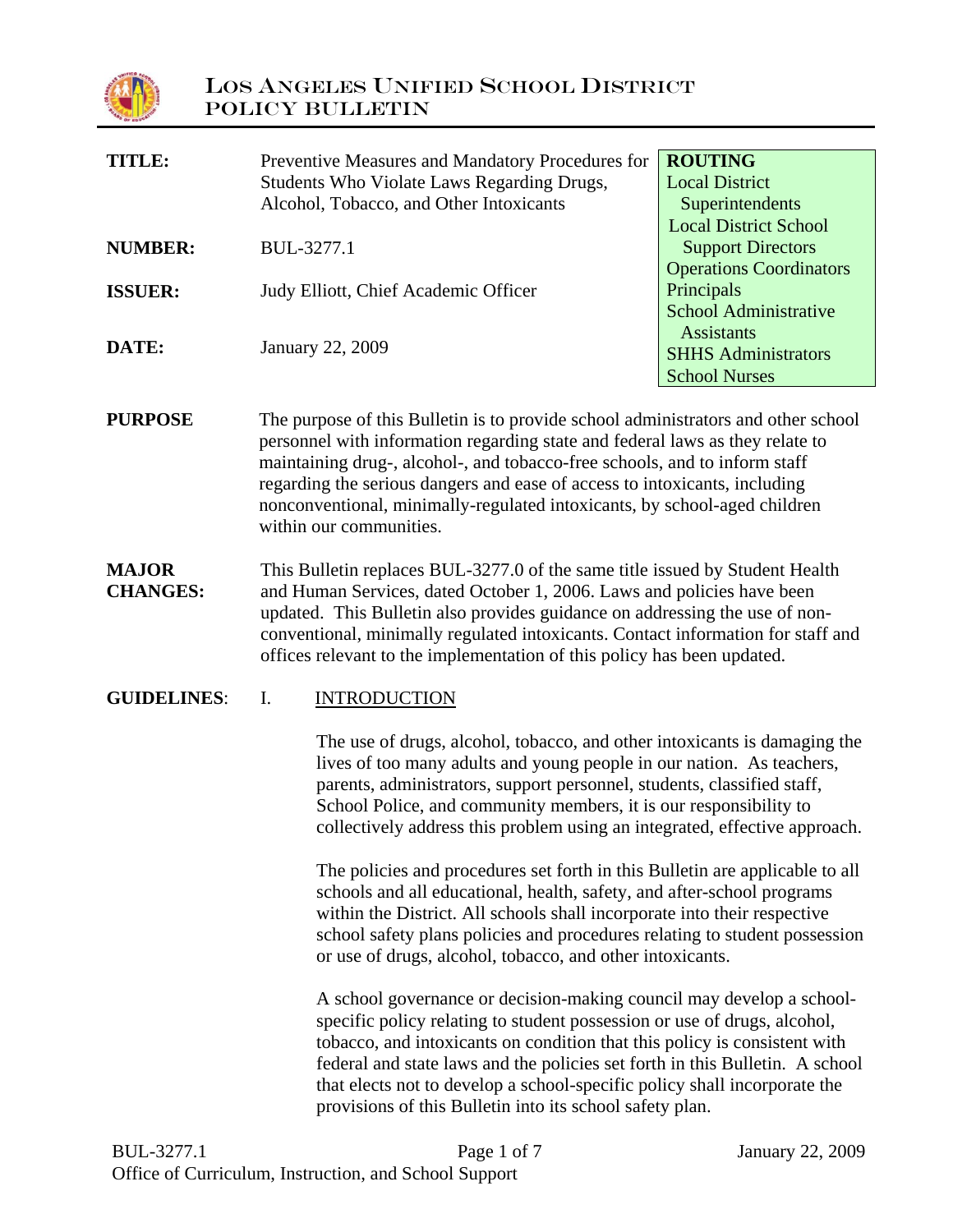

## II. LEGAL AUTHORITY

A. Federal Law

 Title IV of the Safe and Drug-Free Schools and Communities Act imposes certain legal mandates upon the District to ensure that schools are kept safe and are free from drugs, alcohol, and tobacco. The purpose of Title IV is to enable local educational agencies to implement programs to prevent violence and the illegal use of drugs, alcohol, and tobacco in their schools, and to seek parent and community involvement in such programs in order to provide a safe learning environment in which students can achieve academic success.

 Failure to adhere to the legal mandates imposed by Title IV may result in the District being ineligible for federal funding. As a condition of receiving federal funds, the District is required to adopt and fully implement policies and instructional programs that focus on the prevention or curtailment of the use of drugs, alcohol, and tobacco by students. In addition, Title IV of the Safe and Drug-Free Schools and Communities Act was amended by the No Child Left Behind Act (NCLB) of 2001. NCLB added the Pro-Children Act of 2001, which mandates that school districts prohibit smoking in buildings owned or operated by school districts. Failure to adhere to the Pro-Children Act of 2001 may result in the issuance of an administrative compliance order and imposition of a fine not to exceed \$1,000 per violation.

B. State Law

California Education Code Sections 48901and 48900(h) prohibit students from using or smoking tobacco or other products containing tobacco or nicotine while on school grounds, on their way to or from school, during the lunch hour, or attending school-sponsored activities. California law also prohibits students from possessing, using, or selling drugs or alcohol while on school grounds, on their way to or from school, during the lunch hour, or attending a schoolsponsored activity. Education Code Section 48900(c), which makes the unlawful possession, use, sale, or furnishing of any kind of intoxicant a suspendable or expellable offense.

### C. Non-Conventional, Minimally Regulated Intoxicants

 There exist a number of substances, some that are legally for sale, others that are legally sold but are deemed illegal when used or intended to be used as an intoxicant. Because these substances are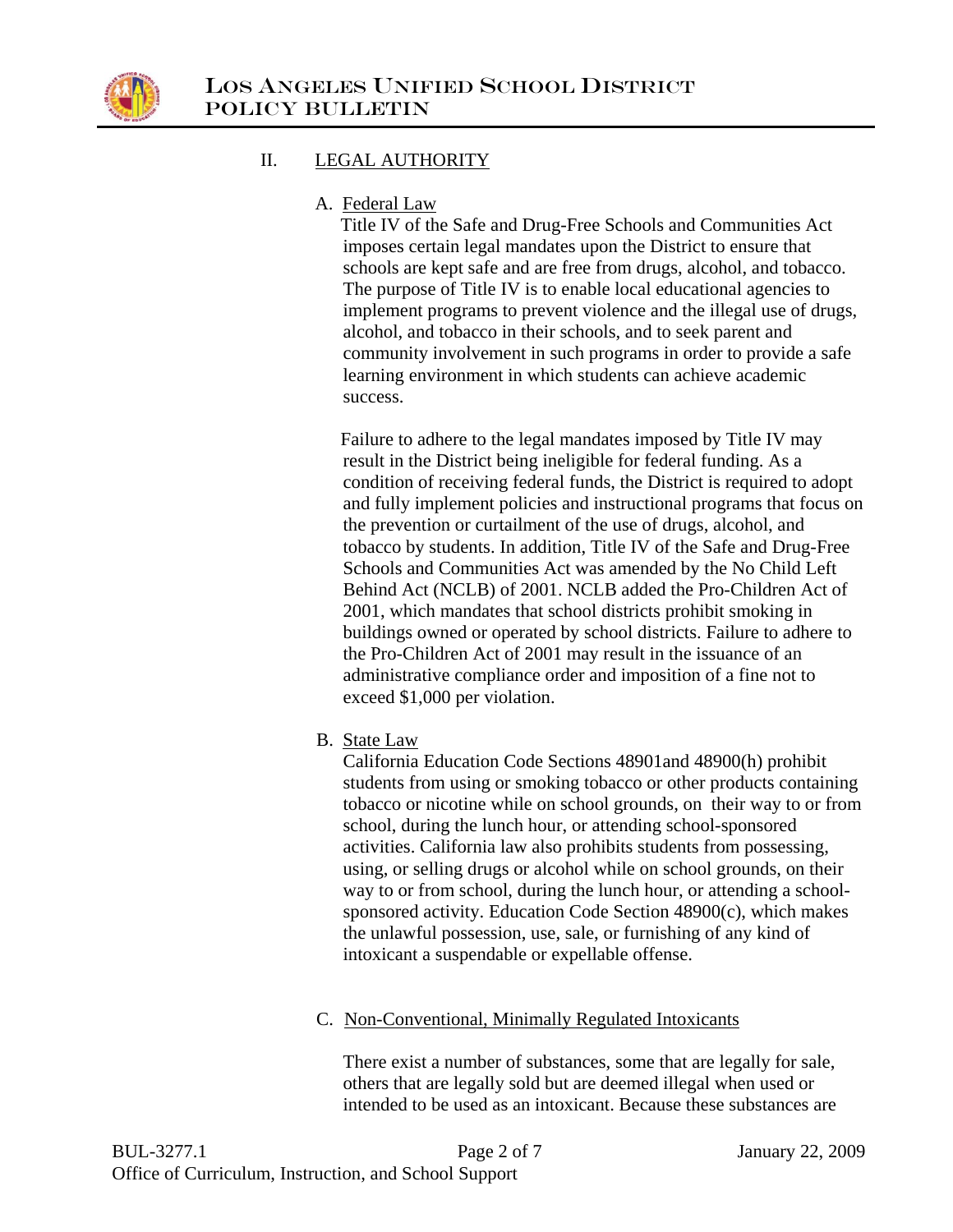

 unregulated or minimally regulated, they are currently widely accessible to children. Many of these substances are lesser known within adult communities outside of health & human services and law-enforcement. A primary class of such substances are what are commonly known as "inhalants", inclusive of a broad spectrum of hydrocarbons used in propellants, solvents, and adhesives, as well as commercial grade nitrous oxide, While legal and regulatory efforts are underway to further curtail minors' access to such substances, it is important to note their increased use in recent years and to reinforce within school communities that the District's prohibition includes all *intoxicants*.

## III. POLICY ON MANDATED PROCEDURES

The Los Angeles Unified School District does not tolerate the use, possession, or sale of drugs, alcohol, tobacco, or any other intoxicants by students on school campuses or at school-sponsored activities. School administrators must take immediate action to prevent, discourage, and eliminate the use or possession of drugs, alcohol, tobacco and other intoxicants on campus and at school activities. School administrators should use a variety of measures to address these issues, including education, intervention, and discipline. The disciplining of students who possess, use, or sell drugs, alcohol, tobacco or intoxicants must be in accordance with District policies concerning suspensions, opportunity transfers, and expulsions. In determining the type of disciplinary action to be taken against a student for the possession, use, or sale of drugs, alcohol, tobacco, or other intoxicants, administrators must consider each violation on a case-by-case basis as required by state and federal laws and District policies (see Sections VI and VII below).

### IV. PREVENTION INSTRUCTION, INTERVENTION, AND RESOURCES

# A. Prevention Instruction

School administrators are responsible for ensuring that all students enrolled in Grades K–12 are provided with integrated and coordinated programs (see Attachment A). These programs should be based on student needs and educationally sound and legally acceptable educational practices. Furthermore, these programs should be age-appropriate and developmentally based and provide instruction for all students regarding the prevention or reduction of the use of drugs, alcohol, tobacco, and any other intoxicants. Education Code Section 51210 requires that students enrolled in Grades 1–6 receive general health education courses. Education Code Section 51260 requires that drug education be incorporated into the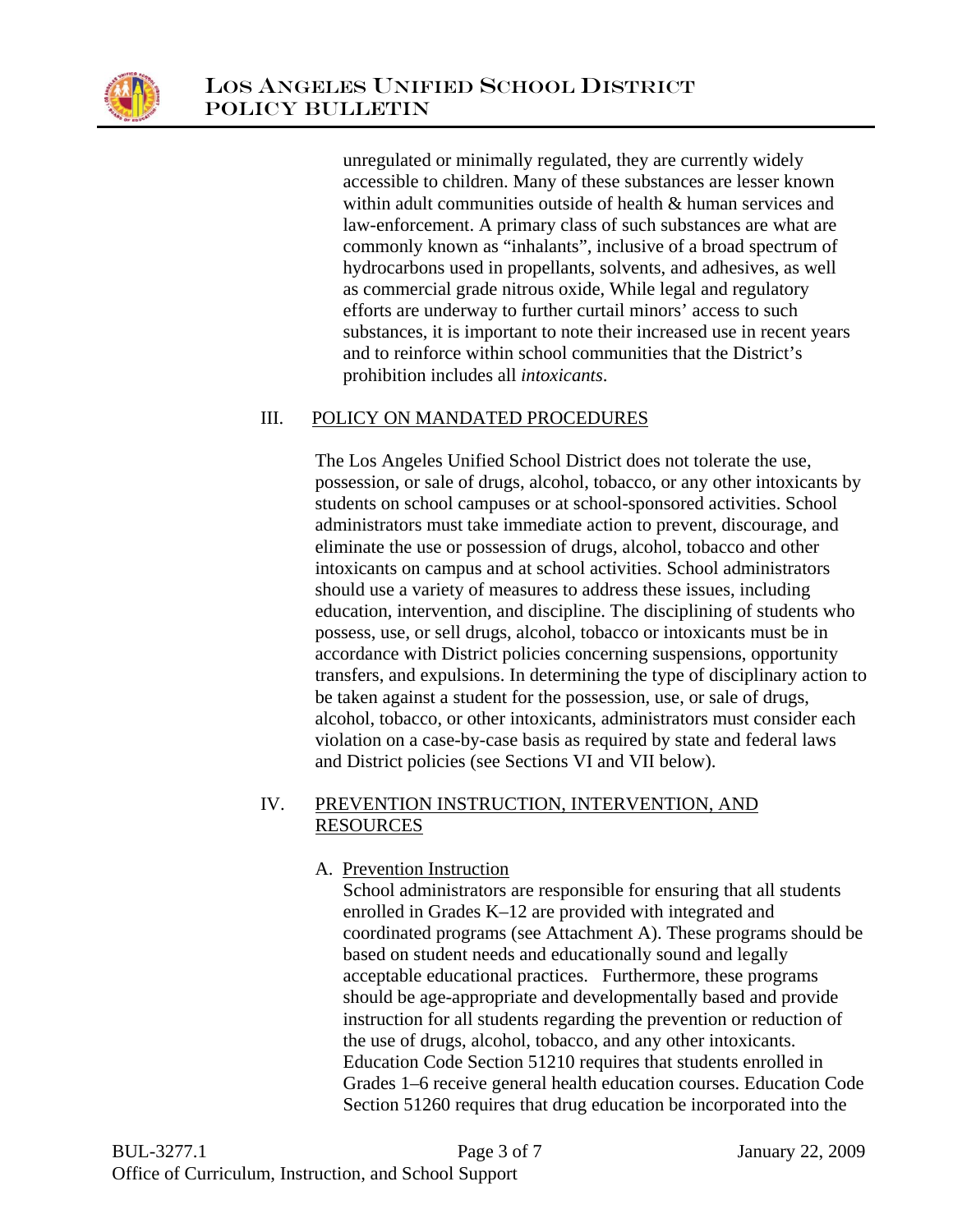

students' general health courses. In Grades 7 through 12, students shall receive instruction on drug education that must be conducted in conjunction with courses given on health or in any appropriated area of study. California Health and Safety Code Section 11998 require that students enrolled in K–12 receive drug- and tobacco-abuse education. The California Department of Education recommends that, for the instruction to be effective, public schools allocate a minimum of 6 to 10 hours per year on drug, alcohol, and tobacco abuse and violence prevention.

B. Intervention

 Schools must provide intervention services for all students who need them. Some suggested intervention strategies are listed in Attachment A.

C. Resources

Attachment A also lists programs and services related to drug, alcohol, and tobacco abuse that are available within the District and in the community.

# V. GUIDELINES FOR DISCIPLINARY ACTIONS

- A. The purpose of District policy regarding student misconduct involving controlled substances, alcohol, tobacco, and intoxicants is to maintain safe and drug-, alcohol-, tobacco-, and intoxicant-free schools, as well as to provide programs and services that reduce and curtail student use of these substances. For each incident of use, many factors need to be considered to determine the appropriate action.
- B. In accordance with state and federal law, whenever possible, positive, nonpunitive interventions that are designed to help the student shall be used. In other words, the initial administrative response to drug offenses shall be to address the psycho-educational needs of the student unless other action is mandated by law. Sale of drugs requires, under the law, a mandatory recommendation to expel. Parent conferences and referrals to school-based interventions, such as the IMPACT program, and community-based programs must be considered.

# VI. EXPULSION AS A DISCIPLINARY ACTION

Expulsion is the most serious disciplinary action a school district can take against a student. In instances of drug offenses, a principal may wish to use expulsion. Attachment B, "Matrix for Student Expulsion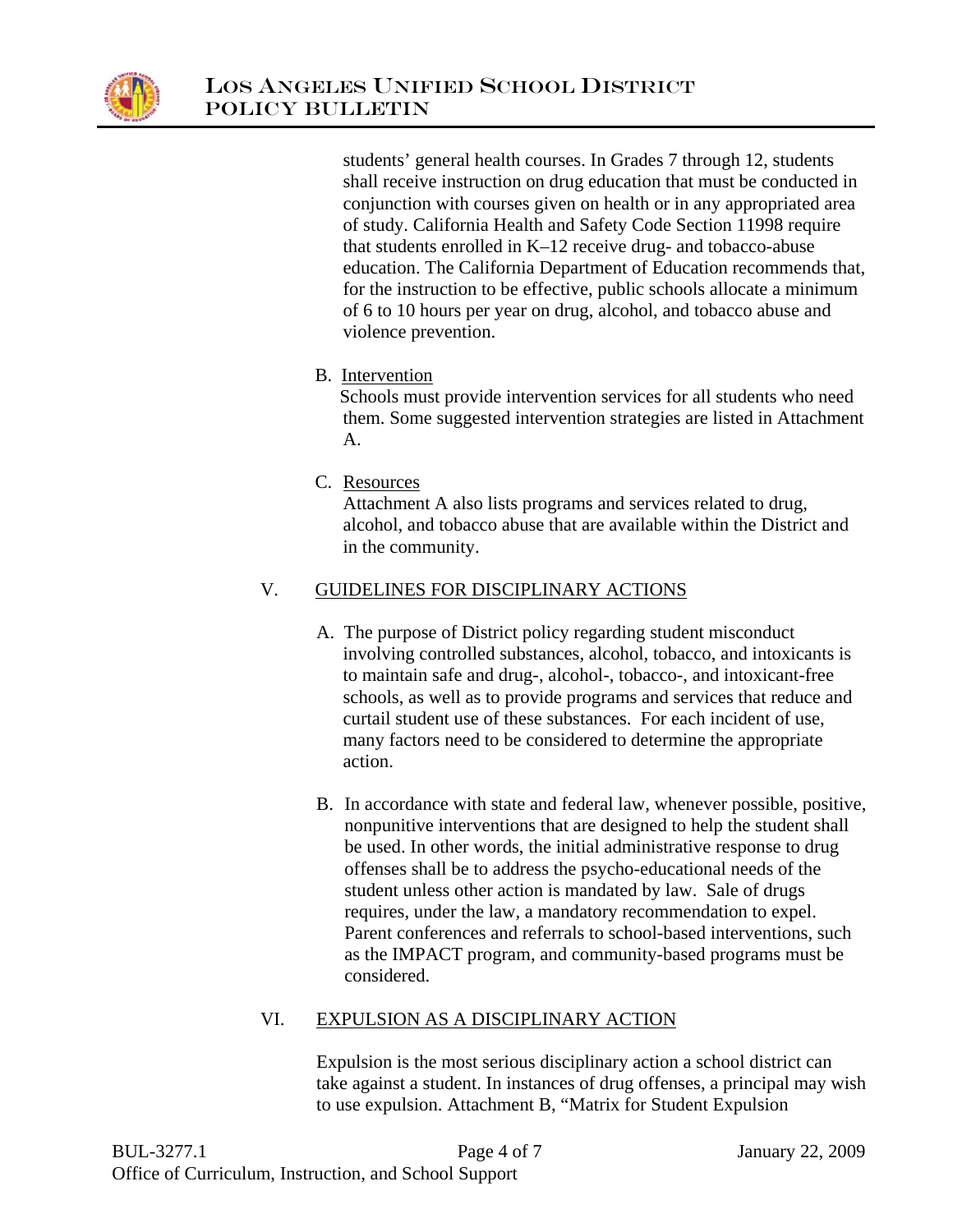

Recommendations," summarizes the violations for which a principal may or must recommend expulsion for a student. The matrix also describes how much discretion a principal has and when. When using the matrix, administrators should note the following:

- A. Principals must recommend expulsion for any student who engages in the unlawful sale of a controlled substance while at school or at a school activity off campus (Category I, No. 3, on Matrix).
- B. A student in unlawful possession of any controlled substance at school or at a school-sponsored activity, whether on or off campus, may be expelled (Category II, No. 3).
- C. All other student offenses regarding controlled substances, alcohol, or tobacco are addressed in the Matrix under Category III (Nos. 2, 3, 6, and 8).
- D. The offenses enumerated in Category III of the Matrix are violations of the Education Code and may result in expulsion. However, since expulsion is the most serious disciplinary action the District may take against a student, it is almost always reserved for the more severe and dangerous violations.
- E. The California Education Code sections 48915 (a), (b), and (e) prohibit expulsion for offenses enumerated in Categories II and III of the Matrix, including those involving violations involving controlled substances, alcohol, or tobacco unless and only if the school can show evidence of one or more of the following:
	- 1. Other means of correction are not feasible or have repeatedly failed to bring about proper conduct; and/or
	- 2. Due to the nature of the act, the presence of the student causes a continuing danger to others or to himself or herself.

For information regarding the need for, or the appropriateness of expulsion, administrators may call the Student Discipline Proceedings office at (213) 765-2855.

### VII. JOINT RESPONSIBILITIES OF SCHOOL POLICE AND ADMINISTRATORS

A. School Police will patrol District campuses and properties, as well as surrounding communities, for drug, alcohol, and tobacco violations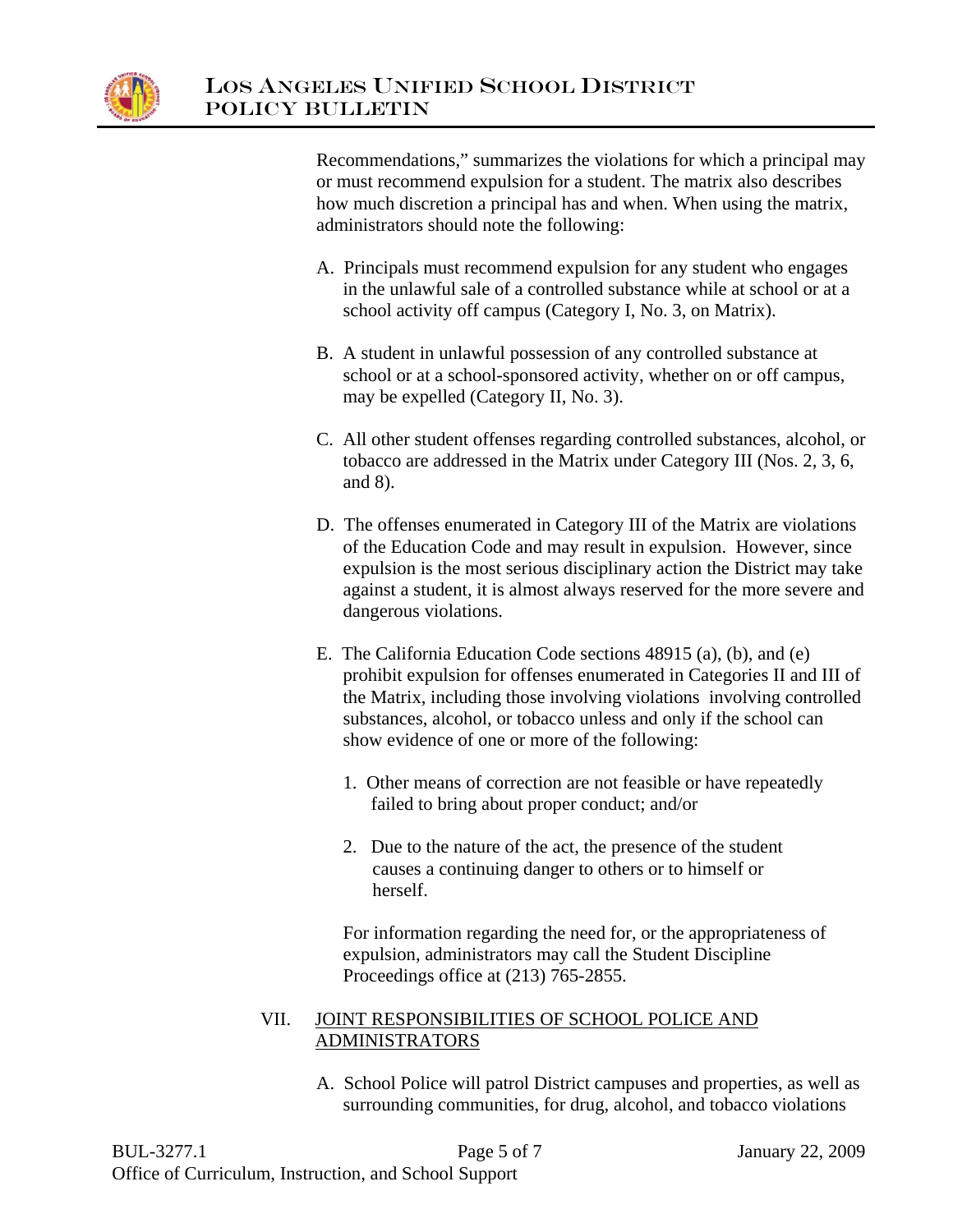

involving District students.

- B. School Police will coordinate with school staff in maintaining records on drug and alcohol use and sales in the schools for the purpose of evaluating and improving prevention efforts.
- C. School administrators must notify School Police when a student is found in possession of alcohol or illicit drugs.
- D. School administrators must notify School Police when a student is suspected of being under the influence of drugs or alcohol. The school police officer or Drug Recognition Expert (DRE) dispatched to the school site will assess the student to determine if the student is under the influence of drugs or alcohol. In addition, such personnel will consult the school nurse or other healthcare staff to determine if a medical reason exists to justify the student's condition. In cases where there is any concern over a student's immediate need for medical attention, or if site personnel's assessment is inconclusive, paramedics are called to the scene.
- E. School Police may arrest or cite a student who is found in possession of drug paraphernalia.

### VIII. PRESCRIBED AND OVER-THE-COUNTER MEDICATIONS

- A. Students may take prescribed medication and over-the-counter drugs during school hours provided that the appropriate District forms for such purposes are completed, signed, and on file. The purpose of this policy is twofold: to establish a safe and effective means whereby students may take needed medication at school and to ensure that the protection of all students will be maintained.
- B. Students who are required to take physician-prescribed or over-thecounter medication during the regular school day shall be provided assistance by the school nurse or other designated school personnel. All approved medications must be housed in the school health office along with the appropriate District forms for authorization signed by both the health care provider and the parent or guardian.
- C. With the written opinion of the parent, physician, and school nurse that a student is physically, mentally, and behaviorally capable of assuming the responsibility for self-administering the medication, the student may be allowed to carry prescribed medications, such as inhalers, EpiPen®, glucagon, or other medications when the medications are needed to prevent possible life-threatening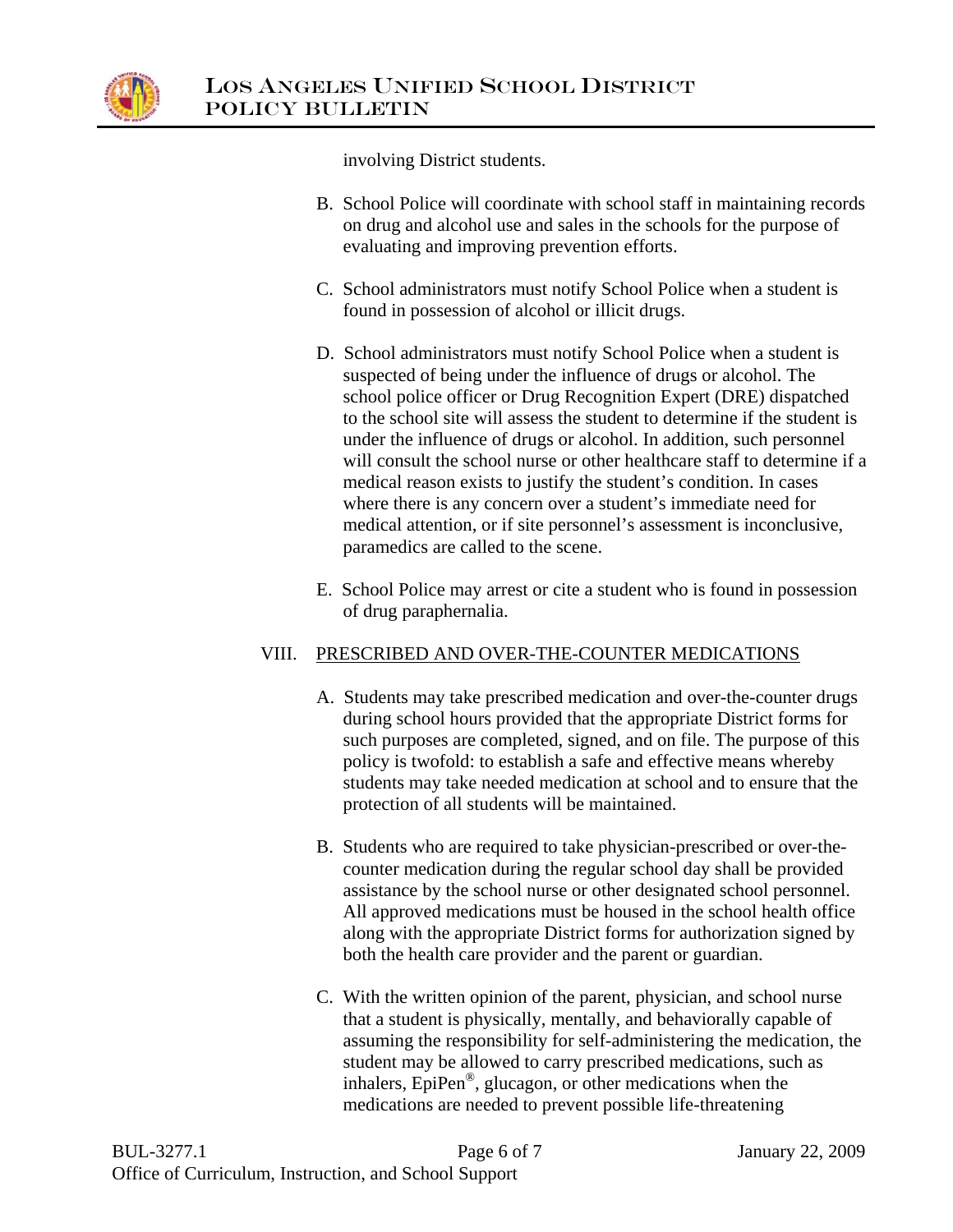

emergencies. If a student has a medication that has not been authorized, the school nurse or Nursing Services Coordinator should be notified to determine if the medication puts the student at risk for a life-threatening emergency. The appropriate authorization for the administration of medication at school should be discussed with the parent/guardian.

D. For further information, call the Director of Student Medical Services at (213) 765-2830, or the Director of District Nursing Services at (213) 765-2800.

### IX. CONFIDENTIALITY OF STUDENT RECORDS

Pupil records are confidential and should only be disclosed in a manner that complies with federal and state laws. Documents generated, obtained, or maintained during the course of an investigation pertaining to a student's violation of District policy concerning the use of drugs, alcohol, or tobacco are deemed pupil records. California Education Code Section 49079 requires schools to inform the teacher of each pupil who has engaged in, or is reasonably suspected to have engaged in, any misconduct as defined in Education Code Sections 48900 et seq. Such information shall be based upon any records that the District maintains in its ordinary course of business and must be accessible for review by teachers for at least three years from the date the misconduct occurs. In implementing this requirement, staff must exercise great care to protect the confidentiality of this information.

| <b>RELATED</b>    | Attachments A and B                                                                                                    |  |
|-------------------|------------------------------------------------------------------------------------------------------------------------|--|
| <b>RESOURCES:</b> | BUL-3878.1, "Assisting Students with Prescribed Medication at School"<br>BUL-3819, "Guidelines for Student Suspension" |  |
|                   |                                                                                                                        |  |
|                   | BUL-61, "Guidelines for Student Expulsion"                                                                             |  |
|                   | BUL-4478.0, "Opportunity Transfers Policy"                                                                             |  |

**ASSISTANCE:** For assistance or further information, please contact Hector Madrigal, Director, Pupil Services, at (213) 241-3844; Lt. Jeff Crawford, School Police Department, at (213) 625-6631; or Lori Vollandt, Coordinator, Health Education Programs, at (213) 241-3508.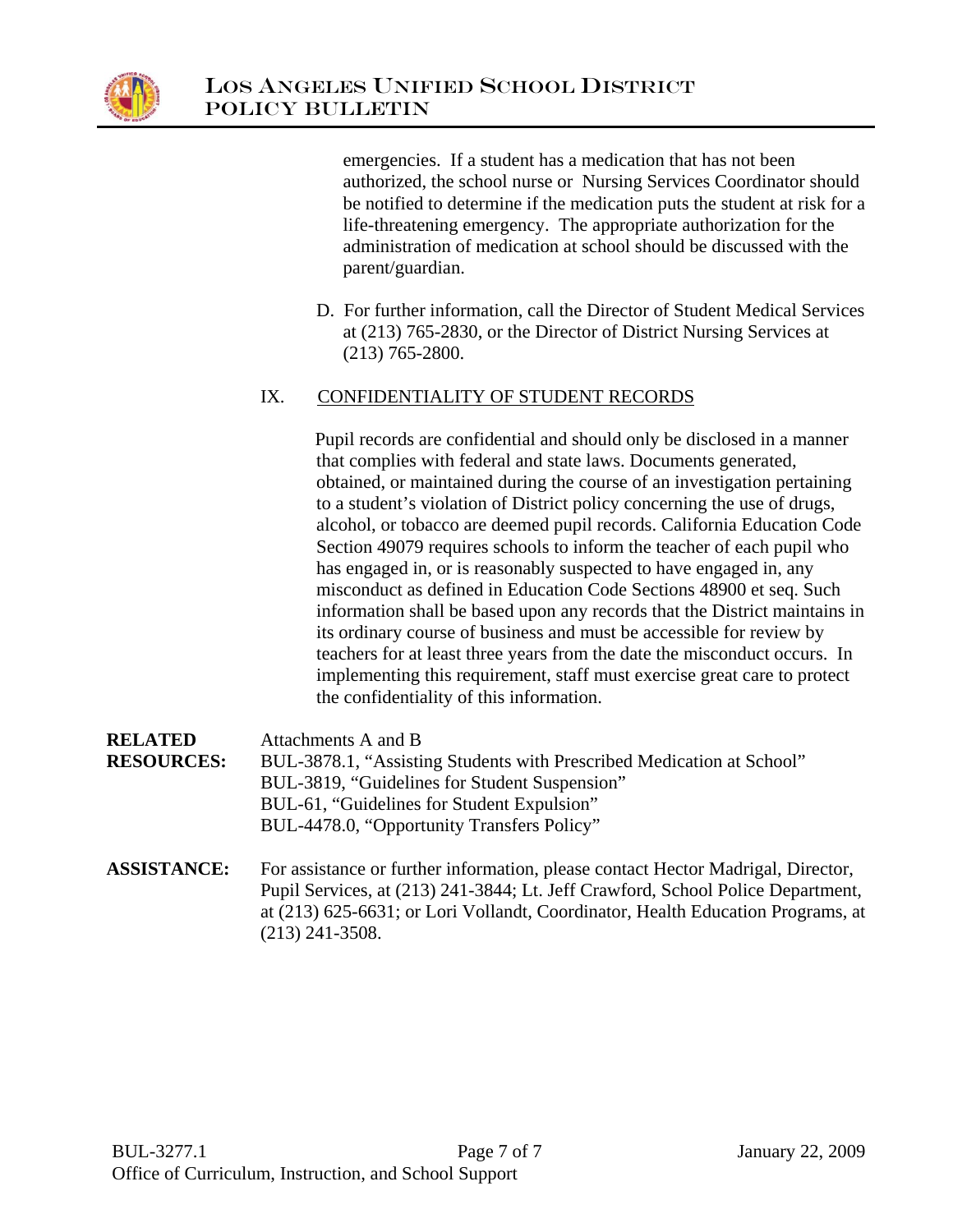

## ATTACHMENT A

### INTERVENTION PROGRAMS, SERVICES, AND RESOURCES FOR AT-RISK STUDENTS

Intervention plays a critical role in meeting the needs of a student at risk for drugs, alcohol, or tobacco. Many strategies can be used to assist a student in changing the risky behaviors that are causing discipline and social problems and difficulties reaching academic potential*.* Also, several school-site, Local District, Central Office, and community services can assist schools with the problems facing these students. *It is important to remember that suspension and expulsion are not considered intervention.* 

- 1. Some school-site programs that can assist with intervention strategies and should be considered are:
	- IMPACT
	- Student Success Teams
	- Students/Parents/Teacher Conferences
	- Tobacco Use Prevention Education (TUPE) readiness for cessation, *Tobacco Education Group (TEG).*
	- Tobacco Use Prevention Education (TUPE) cessation programs, *Tobacco Awareness Program (TAP), I Quit, Smokeless Saturdays.*
	- Conflict-resolution programs, including peer mediation.
	- Mentoring programs
- 2. School-site staff who can offer intervention for at-risk students are:
	- Counselor
	- School Nurse
	- School Psychologist
- 3. Local District and Central Office Resources:
	- Health Education Programs (213) 241-3570
	- IMPACT Program (213) 241-3522
	- Tobacco Use Prevention Education (TUPE) (213) 241-3511
	- Project 10 (213) 241-7682
	- School Police (213) 625-6631
	- Local District Elementary Health Education Program Adviser
	- Local District Organization Facilitator
	- Suicide Prevention Unit (818) 705-7326
	- School Mental Health (213) 241-3841 or (818) 997-2640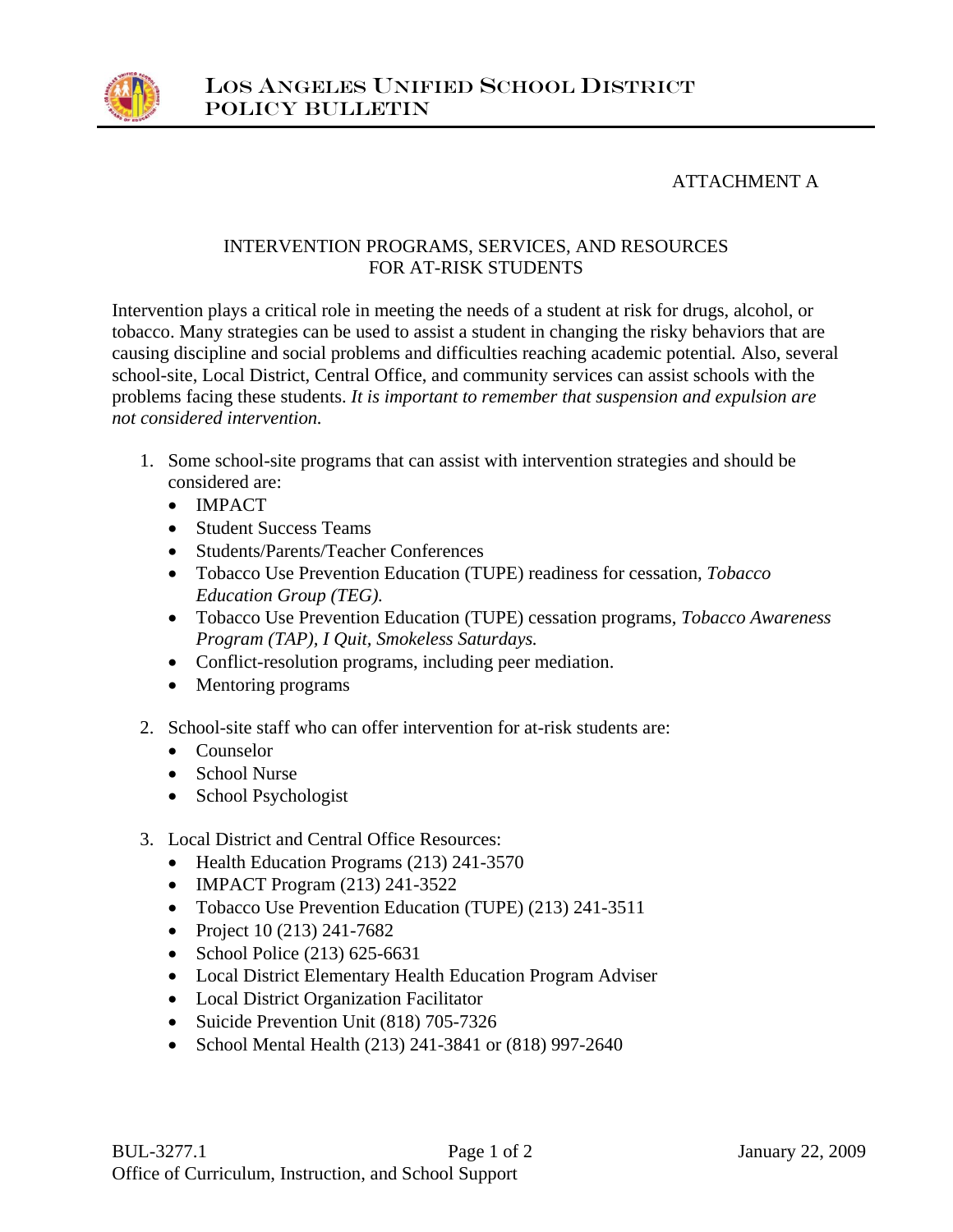

ATTACHMENT A

- 4. Community Resources:
	- Smoker's Helpline 1 (800) NO-BUTTS
	- American Cancer Society 1 (800) 227-2345
	- American Lung Association 1 (800) 586-4872
	- Nicotine Anonymous 1 (800) 642-0666
	- Local Hospitals
	- Poison Center—1 (800) 222-1222 (open 24 hours a day, 7 days a week)
	- Alcoholics Anonymous 1 (800) 923-8722
	- Al-Anon 1 (877) 769-7168
	- Alateen 1 (800) 344-2666
	- Probation Services (323) 298-3511
	- Children's Services 1 (800) 288-4584
	- Children's Hospital (323) 660-2450
- 5. Brochures and Other Materials Available Online:
	- A Parents' Guide to Preventing Inhalant Abuse National Inhalant Prevention Coalition www.inhalants.org/A\_Parents\_Guide\_To\_Preventing\_Inhalant\_Abuse.pdf
	- What Every Parent Needs to Know About Inhalant Abuse (English and Spanish) Alliance for Consumer Education www.inhalant.org/media/brochure\_english.pdf
	- **•** Tips for Teens: The Truth About Inhalants Substance Abuse and Mental Health Services Administration http://ncadi.samhsa.gov/govpubs/phd631/
	- What Parents Need to Know about Inhalants National Capital Poison Center www.poison.org/prevent/inhalants.asp